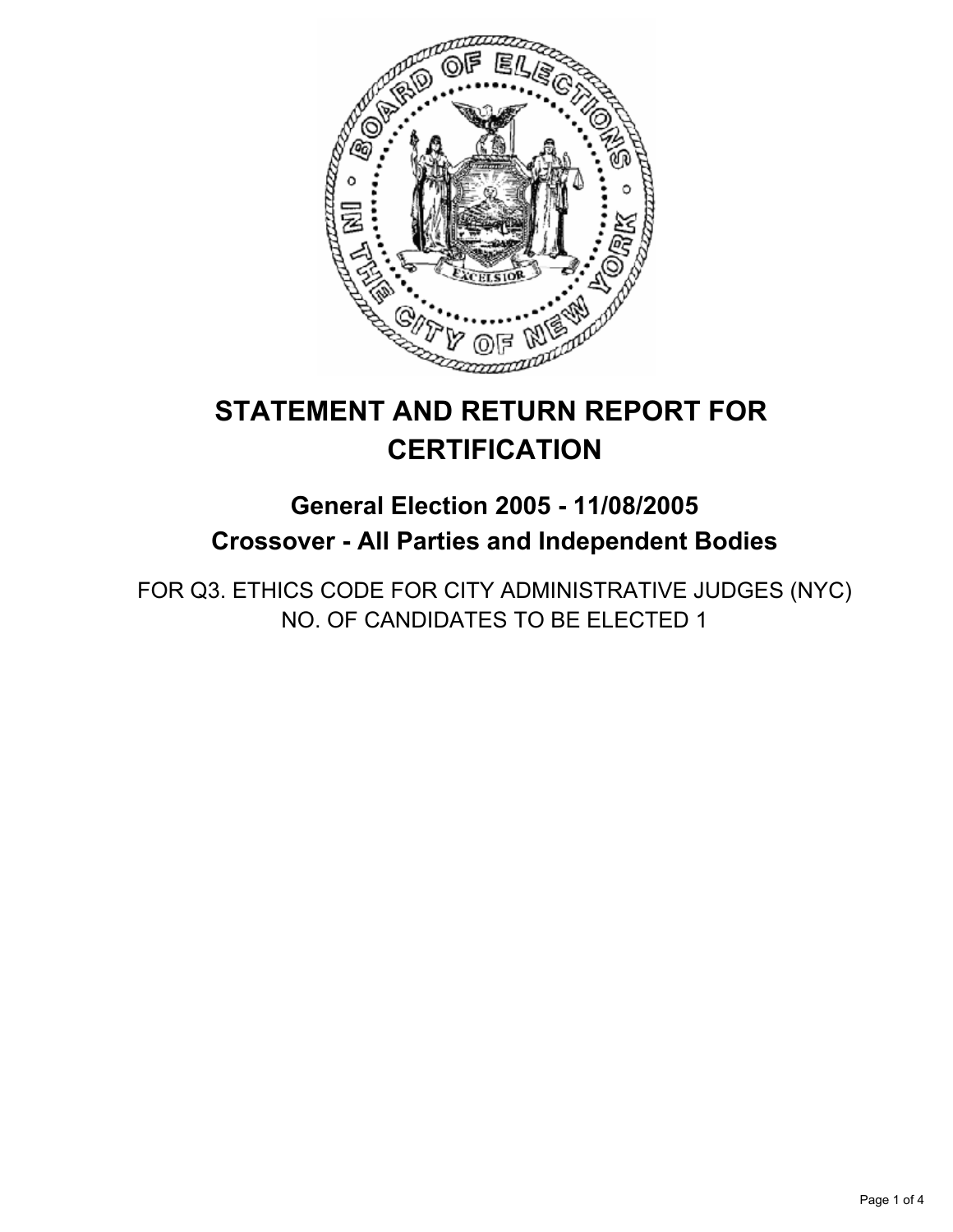

#### **New York County**

| PUBLIC COUNTER    | 320,823 |
|-------------------|---------|
| EMERGENCY         | 604     |
| ABSENTEE/MILITARY | 6,286   |
| AFFIDAVIT         | 5,140   |
| TOTAL BALLOTS     | 332,853 |
| YES               | 136,216 |
| NΟ                | 27,990  |
| TOTAL VOTES       | 164,206 |
| UNRECORDED        | 168,647 |
|                   |         |

#### **Bronx County**

| <b>PUBLIC COUNTER</b> | 194,006 |
|-----------------------|---------|
| <b>EMERGENCY</b>      | 719     |
| ABSENTEE/MILITARY     | 3,696   |
| AFFIDAVIT             | 2,972   |
| <b>TOTAL BALLOTS</b>  | 201,393 |
| YES                   | 42,305  |
| <b>NO</b>             | 11,302  |
| <b>TOTAL VOTES</b>    | 53,607  |
| <b>UNRECORDED</b>     | 147,786 |

#### **Kings County**

| <b>PUBLIC COUNTER</b> | 355,382 |
|-----------------------|---------|
| <b>EMERGENCY</b>      | 2,177   |
| ABSENTEE/MILITARY     | 5,876   |
| AFFIDAVIT             | 4,236   |
| <b>TOTAL BALLOTS</b>  | 367,671 |
| <b>YES</b>            | 93,666  |
| <b>NO</b>             | 26,085  |
| <b>TOTAL VOTES</b>    | 119,751 |
| <b>UNRECORDED</b>     | 247.920 |

#### **Queens County**

| PUBLIC COUNTER       | 313,444 |
|----------------------|---------|
| <b>EMERGENCY</b>     | 624     |
| ABSENTEE/MILITARY    | 6,077   |
| <b>AFFIDAVIT</b>     | 3,546   |
| <b>TOTAL BALLOTS</b> | 323,691 |
| <b>YES</b>           | 96,142  |
| <b>NO</b>            | 27,552  |
| <b>TOTAL VOTES</b>   | 123,694 |
| <b>UNRECORDED</b>    | 199,997 |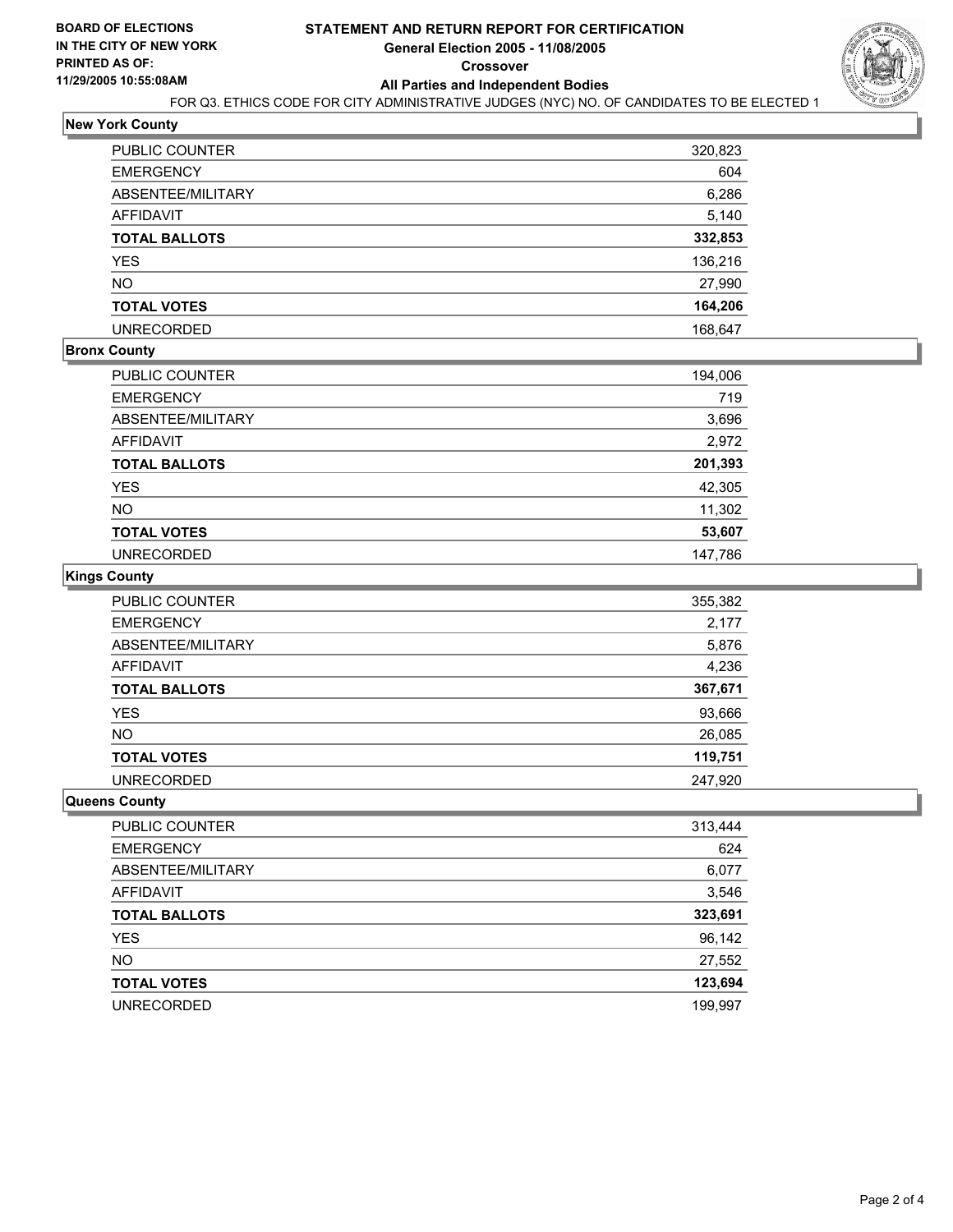

#### **Richmond County**

| <b>PUBLIC COUNTER</b> | 86,364 |
|-----------------------|--------|
| <b>EMERGENCY</b>      | 60     |
| ABSENTEE/MILITARY     | 2,390  |
| AFFIDAVIT             | 938    |
| <b>TOTAL BALLOTS</b>  | 89,752 |
| YES.                  | 35,987 |
| <b>NO</b>             | 13,465 |
| <b>TOTAL VOTES</b>    | 49,452 |
| <b>UNRECORDED</b>     | 40,300 |
|                       |        |